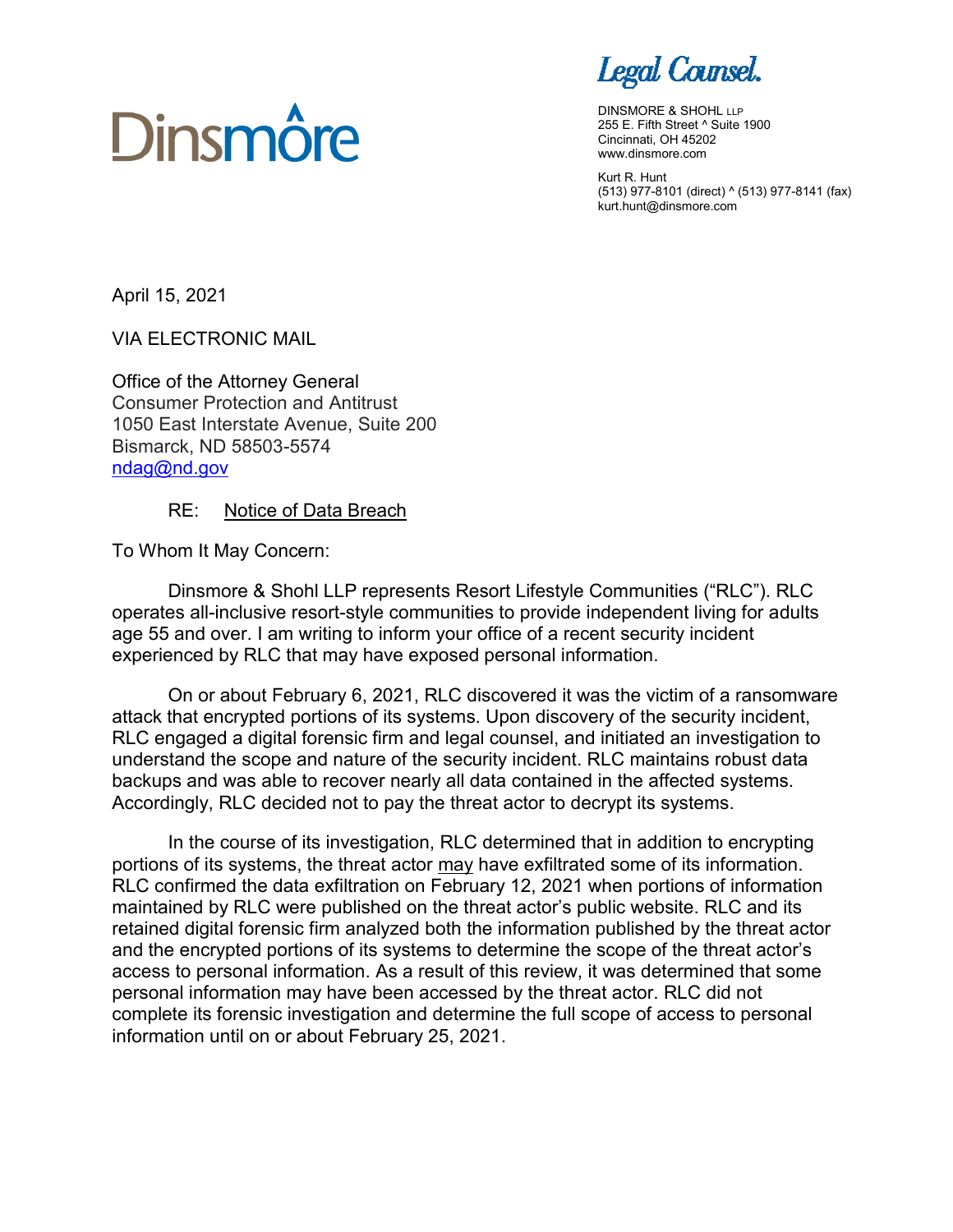Office of the North Dakota Attorney General April 15, 2021 Page 2

The forensic investigation was able to identify with substantial—but not complete—certainty the threat actor's entry vector(s) to RLC's systems. Thereafter, RLC evaluated its several systems and subfolders to attempt to identify the populations of individuals affected and the specific types of personal information that may have been exposed. The forensic investigation and subsequent evaluation of systems and subfolders provided limited indications of what types of information the threat actor may have accessed. Ultimately, RLC, acting under a "worst case scenario" ethos, determined that the types of personal information that may have been accessed included first name, last name, social security number, bank account number, and bank routing number. In total, 14,700 individuals associated with RLC were affected, including 3 North Dakota residents.

Per applicable state data breach notification laws, RLC notified the three major consumer reporting agencies of the security incident on April 15, 2021. In addition, RLC will provide all affected individuals notice of the security incident via U.S. mail on April 15, 2021. There is a small subset of potentially affected individuals we continue to investigate to determine whether they were impacted by the security incident. If RLC's investigation concludes that these individuals were impacted, RLC will notify them of the security incident immediately.

We are offering affected individuals with potentially exposed social security numbers identity monitoring services for one year, at no cost to the affected individual, through Kroll. Residents of Connecticut and Massachusetts will be offered identity monitoring services for two years pursuant to applicable state data breach notification requirements. These services include credit monitoring, fraud consultation, and identity theft restoration. We have also established a call center through Kroll to help route questions about the security incident to RLC and respond to any questions affected individuals may have about identity monitoring services being offered. A copy of the individual data breach notification letter, along with instructions for how affected individuals can register for identity monitoring services, is enclosed with this letter.

Since discovering the security incident, RLC initiated remedial measures to further safeguard customer personal information. These measures included, among other measures, retaining forensic experts to determine the scope of the security incident and eliminate any unauthorized access, installing threat monitoring technologies, and exploring the deployment of a SIEM with company-wide input for network access visibility. We are also reviewing our existing data practices, policies, and procedures to protect our information and systems further, including by broadening our use of multi-factor authentication measures, implementing access limitations to certain data and systems, and migrating certain information to a secure third-party cloud provider. RLC will be working with privacy legal counsel to review its existing policies and procedures to identify additional areas of improvement.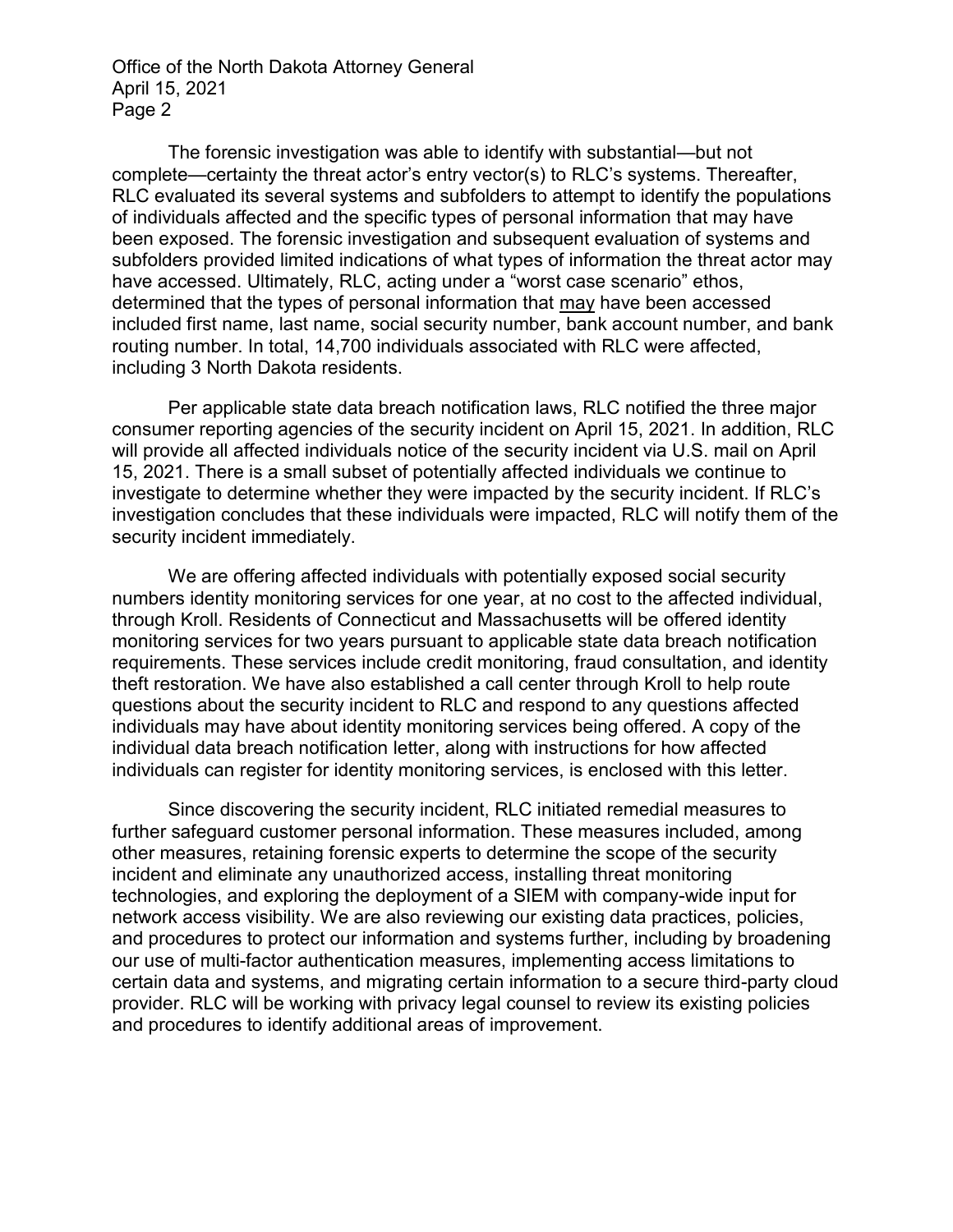Office of the North Dakota Attorney General April 15, 2021 Page 3

If you have any additional questions or require more information, you can reach me by email at <u>kurt.hunt@dinsmore.com</u> or by phone at (513) 977-8101.

Sincerely,

/s/ Kurt R. Hunt

Kurt R. Hunt

Enclosure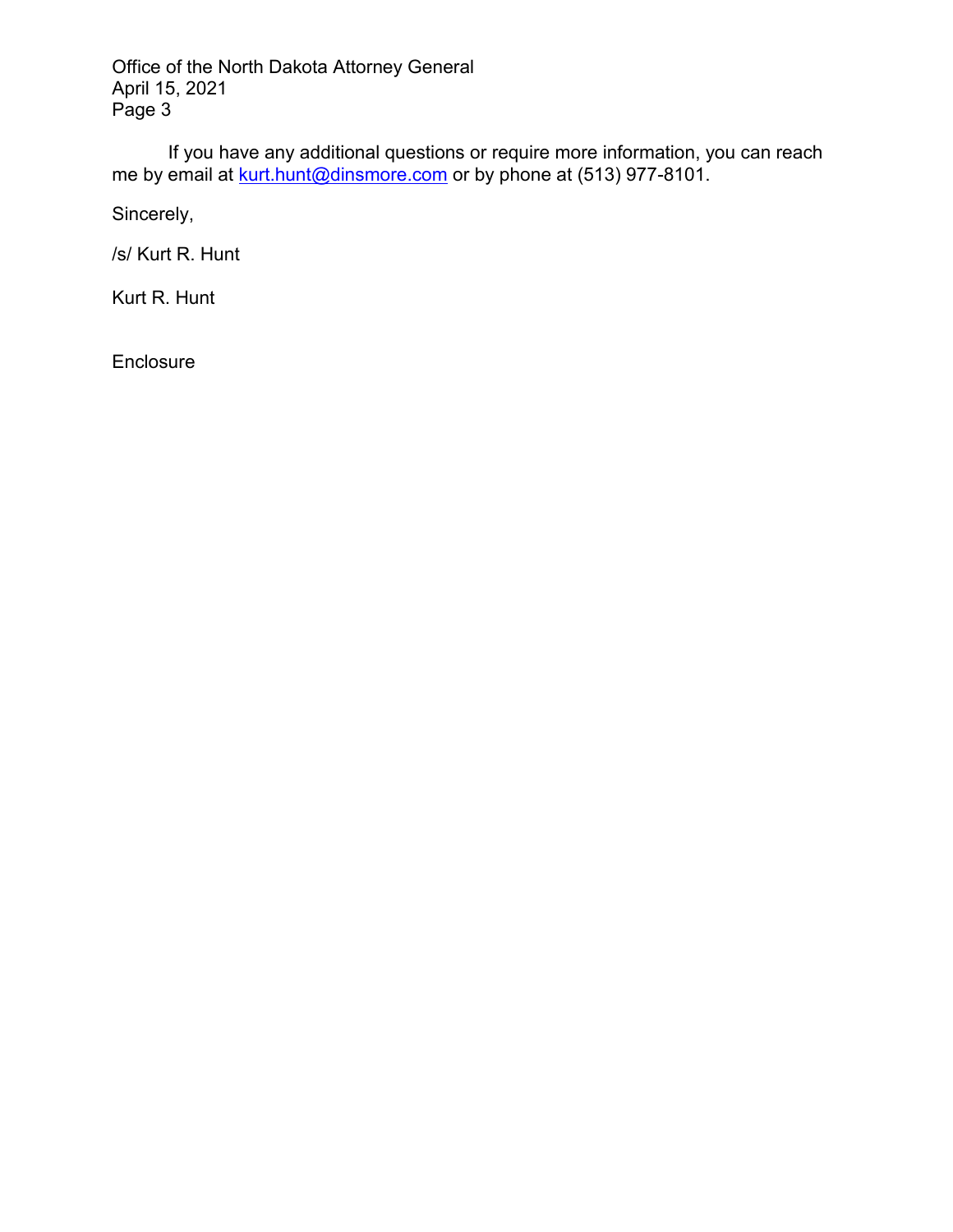

<<Date>> (Format: Month Day, Year)

<<first\_name>> <<middle\_name>> <<last\_name>> <<suffix>> <<address\_1>> <<address\_2>> <<city>>, <<state\_province>> <<postal\_code>> <<country >>

#### **Notice of Data Breach**

#### Dear <<first\_name>> <<middle\_name>> <<last\_name>> <<suffix>>:

Resort Lifestyle Communities ("RLC") is writing to inform you of a recent security incident that may have exposed your personal information and to provide you information on steps you can take to help protect your personal information.

#### *What Happened?*

On or about February 6, 2021, RLC discovered it was the victim of a cyber-attack. Upon discovery of the security incident, RLC engaged a digital forensics firm to conduct an investigation into the scope of the security incident.

#### *What Information Was Involved?*

In the course of the investigation, RLC determined that some of your information may have been accessed during the security incident. The type of information that may have been accessed includes your first name, last name, Social Security number, bank account number, and bank routing number. Bank account and routing numbers are pieces of information used to facilitate payments. This information is generally found at the bottom of standard bank check as seen below:



**RLC does not collect or maintain bank security codes, access codes, pin numbers, and passwords. RLC is currently unaware of any misuse of your information as a result of the security incident.**

#### *What We Are Doing*

Following discovery of the security incident, RLC immediately initiated remedial security measures to further safeguard your personal information. These measures included, among others, retaining forensic experts to determine the scope of the security incident and eliminate any unauthorized access. RLC will continue to take measures to ensure the security of your information and evaluate other security enhancements it can implement to protect against similar incidents in the future.

# *What You Can Do*

Please review the attached supplement (*Steps You Can Take to Help Protect Your Information*) for additional steps you can take to further protect your personal information. If you are concerned about the security of your bank account, please contact your financial institution or company with which your account is maintained. In addition, RLC has secured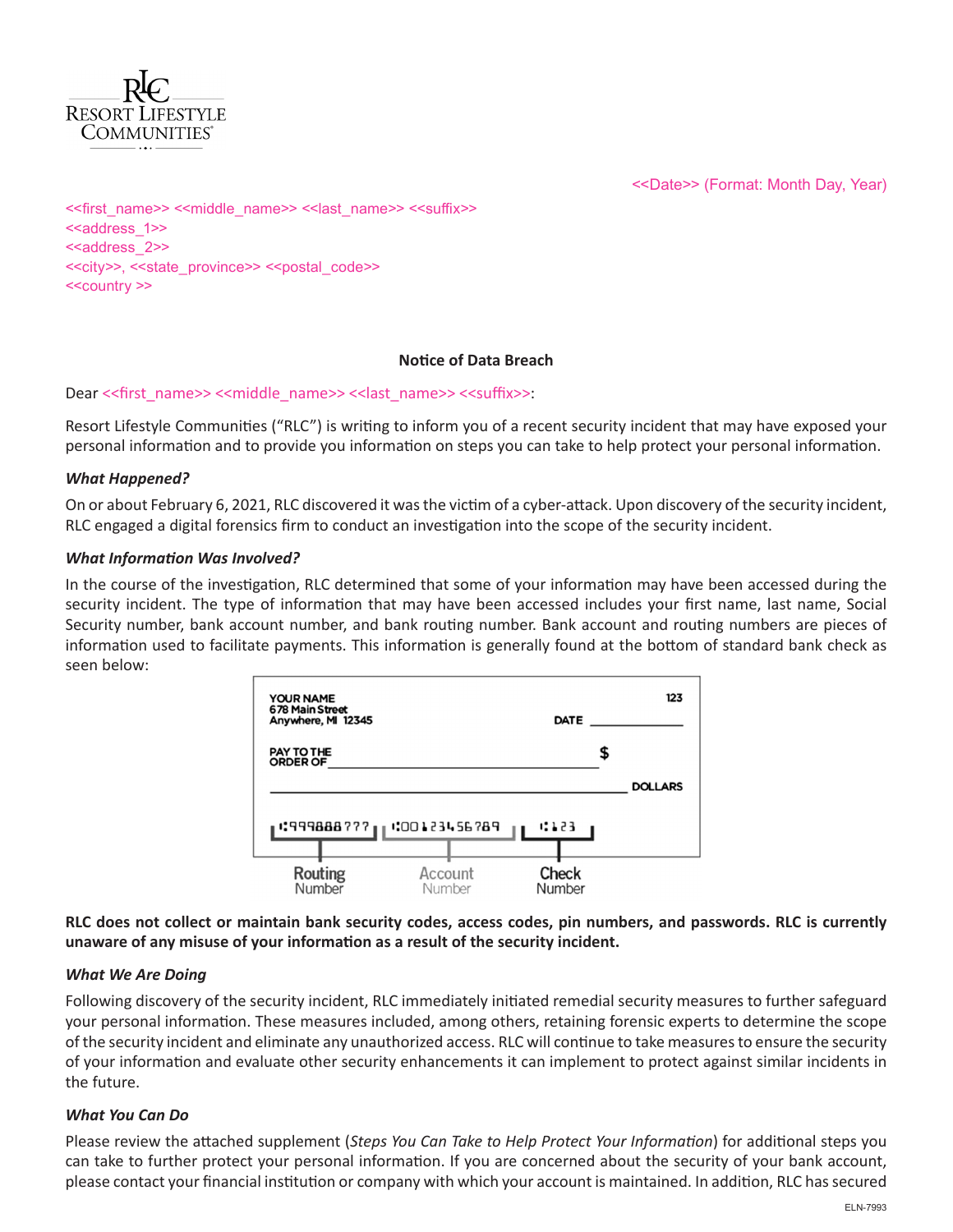the services of Kroll to provide identity monitoring services to you at no cost for 1 year. Kroll is a global leader in risk mitigation and response, and their team has extensive experience assisting with data breach response. Your identity monitoring services include Credit Monitoring, Fraud Consultation, and Identity Theft Restoration.

Visit **https://enroll.idheadquarters.com** to activate and take advantage of your identity monitoring services. You have until **July 16, 2021** to activate your identity monitoring services. Membership Number: **<<Member ID>>**

Additional information describing your services is included in the attached supplement. RLC has also established a call center with Kroll to respond to any questions you may have about the identity monitoring services offered to you. Please call 1-855-935-6099, Monday through Friday from 8:00 a.m. to 5:30 p.m. Central Time with any questions. Please have your membership number ready.

# *For More Information*

If you have any questions about the security incident, please contact RLC by phone at (402) 420-2311, Monday through Friday from 9:00 a.m. to 5:00 p.m. Central Time.

Sincerely,

Resort Lifestyle Communities 7101 S. 82nd Street Lincoln, NE 68516 (402) 420-2311 www.rlcommunities.com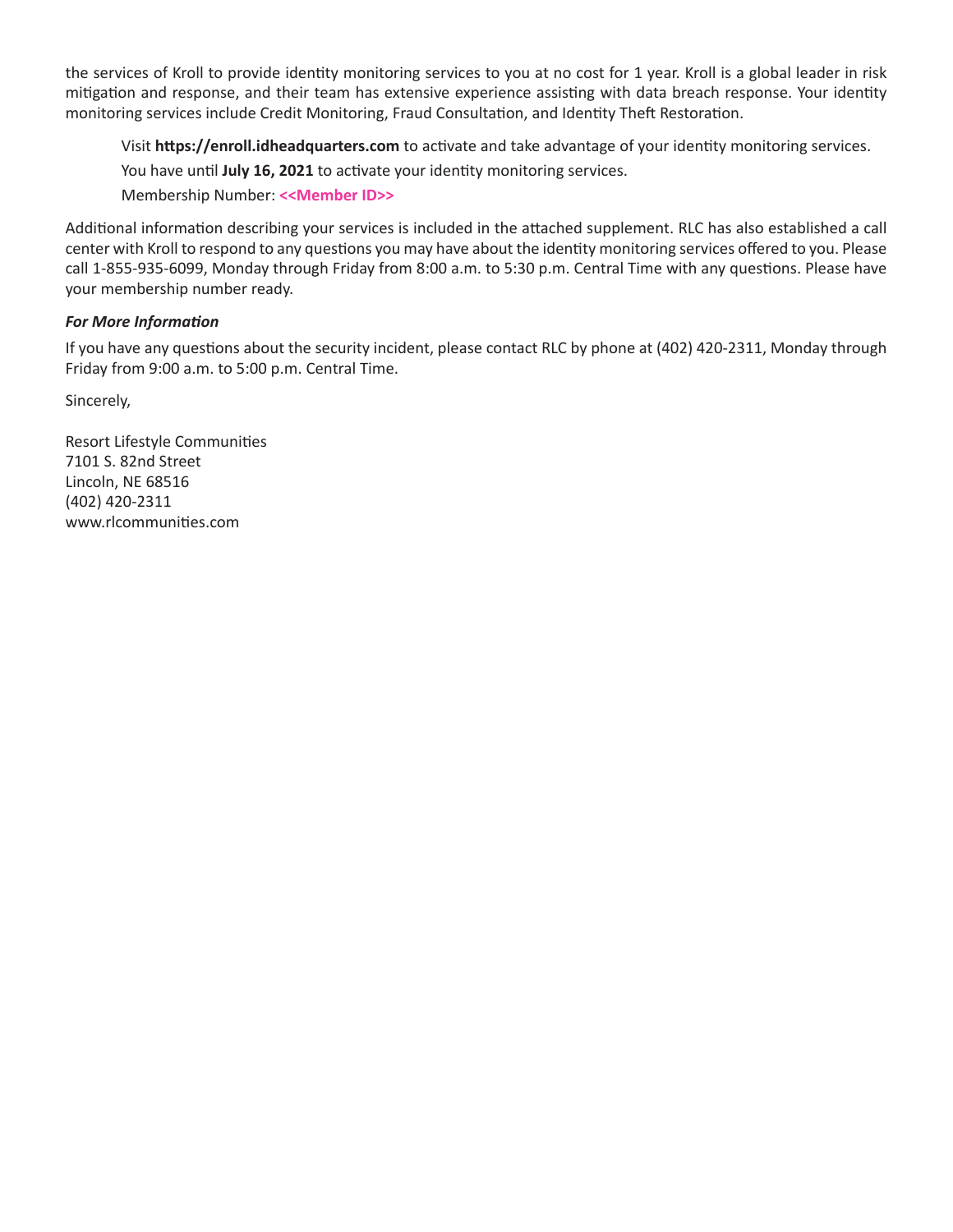# **STEPS YOU CAN TAKE TO HELP PROTECT YOUR INFORMATION**

**Take Advantage of Your Credit Monitoring Services.** You have been provided with access to the following services from Kroll:

**Single Bureau Credit Monitoring:** You will receive alerts when there are changes to your credit data—for instance, when a new line of credit is applied for in your name. If you do not recognize the activity, you'll have the option to call a Kroll fraud specialist, who will be able to help you determine if it is an indicator of identity theft.

**Fraud Consultation:** You have unlimited access to consultation with a Kroll fraud specialist. Support includes showing you the most effective ways to protect your identity, explaining your rights and protections under the law, assistance with fraud alerts, and interpreting how personal information is accessed and used, including investigating suspicious activity that could be tied to an identity theft event.

**Identity Theft Restoration:** If you become a victim of identity theft, an experienced Kroll licensed investigator will work on your behalf to resolve related issues. You will have access to a dedicated investigator who understands your issues and can do most of the work for you. Your investigator will be able to dig deep to uncover the scope of the identity theft, and then work to resolve it.

*Kroll's activation website is only compatible with the current version or one version earlier of Chrome, Firefox, Safari and Edge. To receive credit services, you must be over the age of 18 and have established credit in the U.S., have a Social Security number in your name, and have a U.S. residential address associated with your credit file.*

You can take the following additional steps to protect your information:

# **Contact Information for the three Nationwide Credit Reporting Agencies.**

| Equifax           | Experian         | <b>TransUnion</b>  |
|-------------------|------------------|--------------------|
| PO Box 740241     | PO Box 2104      | PO Box 2000        |
| Atlanta, GA 30374 | Allen, TX 75013  | Chester, PA 19016  |
| www.equifax.com   | www.experian.com | www.transunion.com |
| 1-800-685-1111    | 1-888-397-3742   | 1-800-888-4213     |

**Free Credit Report.** It is recommended that you remain vigilant over the next twelve to twenty-four months by reviewing account statements and monitoring your credit report for unauthorized activity, especially activity that may indicate fraud and identity theft.

It is recommended that you periodically obtain and review a copy of your credit report from each of the three nationwide credit reporting agencies, and have any information relating to fraudulent transactions deleted. You may obtain a copy of your credit report, free of charge, once every twelve months from each of the three nationwide credit reporting agencies. To order your annual free credit report please visit www.annualcreditreport.com or call toll free at 1-877-322-8228.

You can also order your annual free credit report by mailing a completed Annual Credit Report Request Form (available from the U.S. Federal Trade Commission's ("FTC") website at www.consumer.ftc.gov) to: Annual Credit Report Request Service, P.O. Box 105281, Atlanta, GA 30348-5281.

**For Colorado, Georgia, Maine, Maryland, Massachusetts, New Jersey, Puerto Rico, and Vermont residents:** You may obtain one or more (depending on the state) additional copies of your credit report, free of charge. You must contact each of the credit reporting agencies directly to obtain such additional report(s).

**Your Rights Under the Fair Credit Reporting Act.** You have several rights related to the accuracy, fairness, and privacy of information in the files of consumer reporting agencies. To learn more about your rights under the Fair Credit Reporting Act, please visit www.consumerfinance.gov/learnmore/ or write to: Consumer Financial Protection Bureau, 1700 G Street N.W., Washington, DC 20552.

**Fraud Alerts.** There are two types of fraud alerts you can place on your credit report to put your creditors on notice that you may be a victim of fraud—an initial alert and an extended alert. You may ask that an initial fraud alert be placed on your credit report if you suspect you have been, or are about to be, a victim of identity theft. An initial fraud alert stays on your credit report for at least one year. You may have an extended alert placed on your credit report if you have already been a victim of identity theft and you have the appropriate documentary proof. An extended fraud alert stays on your credit report for seven years. You can place a fraud alert on your credit report by contacting any of the three national credit reporting agencies.

**Security Freeze.** You have the ability to place a security freeze, also known as a credit freeze, on your credit report free of charge. A security freeze is intended to prevent credit, loans and services from being approved in your name without your consent. To place a security freeze on your credit report, you may use an online process, an automated telephone